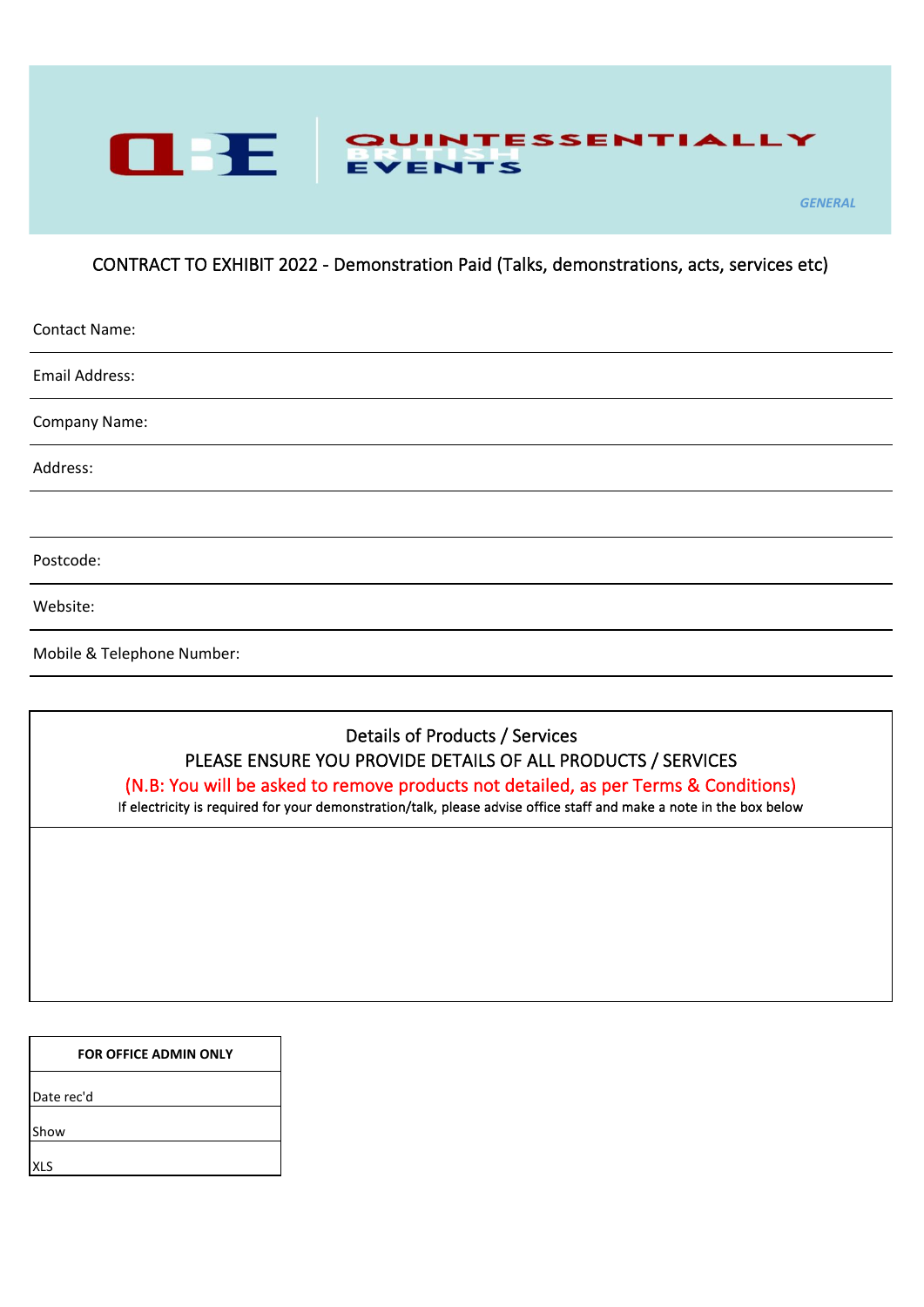|                                                                                                                                 | <b>Stand Details</b>                     | <b>Availablity &amp; Demo details</b>                                        | <b>Fee</b>         |
|---------------------------------------------------------------------------------------------------------------------------------|------------------------------------------|------------------------------------------------------------------------------|--------------------|
| <b>Easter Country Show</b><br>Henham Park, Southwold, Beccles,<br>Suffolk, NR34 8AQ<br>17/18 April                              | Size of stand is: ________ m x _______ m |                                                                              | <b>Agreed</b><br>£ |
| Nonsuch Town & Country Show<br>Nonsuch Park, London Road, Epsom,<br><b>KT17 2DL</b><br>$1/2$ May                                | Size of stand is: ________ m x _______ m | Dates/Days Available ______________<br>Number of demo's/talks _____________  | £                  |
| <b>Essex Country Show</b><br>Event Field, Weald Road, Brentwood,<br>Essex, CM14 5AY<br>3/4/5 June                               | Size of stand is: ________ m x _______ m | Dates/Days Available _______________<br>Number of demo's/talks _____________ | £                  |
| World in One<br>Morden Park, London Road, Merton, SM4<br>5QX<br>18/19 June                                                      | Size of stand is: ________ m x _______ m | Dates/Days Available _______________<br>Number of demo's/talks _____________ | £                  |
| <b>Bucks Country Show</b><br>Penn Street, Horsemoor Ln, Beaconsfield,<br>Amersham, HP7 OPS<br>$2/3$ July                        | Size of stand is: ________ m x _______ m | Dates/Days Available ______________<br>Number of demo's/talks _____________  | £                  |
| <b>British Country Fair &amp; Extreme Stunt</b><br>Show<br>Event Field, Weald Road, Brentwood,<br>Essex, CM14 5AY<br>30/31 July | Size of stand is: ________ m x _______ m | Dates/Days Available ______________<br>Number of demo's/talks ____________   | £                  |
| <b>Cambridge Country Show</b><br>Stow Cum Quy Park, Cambridge,<br>CB25 9AJ<br>6/7 August                                        | Size of stand is:<br>m x<br>m            | Number of demo's/talks                                                       | £                  |
| Framlingham Country Show<br>Framlingham College, Suffolk, IP13 9EY<br>20/21 August                                              | Size of stand is: ________ m x _______ m | Dates/Days Available _____________<br>Number of demo's/talks ____________    | £                  |

You can find our Terms and Conditions at www.classicfestivals.co.uk or on any of our websites.

**PLEASE RETURN COMPLETED FORM TO:** Quintessentially British Events, No 23 Earl Soham Business Park, Earl Soham, Suffolk, IP13 7SA

**SIGNED:\_\_\_\_\_\_\_\_\_\_\_\_\_\_\_\_\_\_\_\_\_\_\_\_\_\_\_\_\_\_\_ DATE:\_\_\_\_\_\_\_\_\_\_\_\_\_\_\_\_\_\_\_\_\_\_\_\_\_\_\_\_\_\_\_\_\_\_**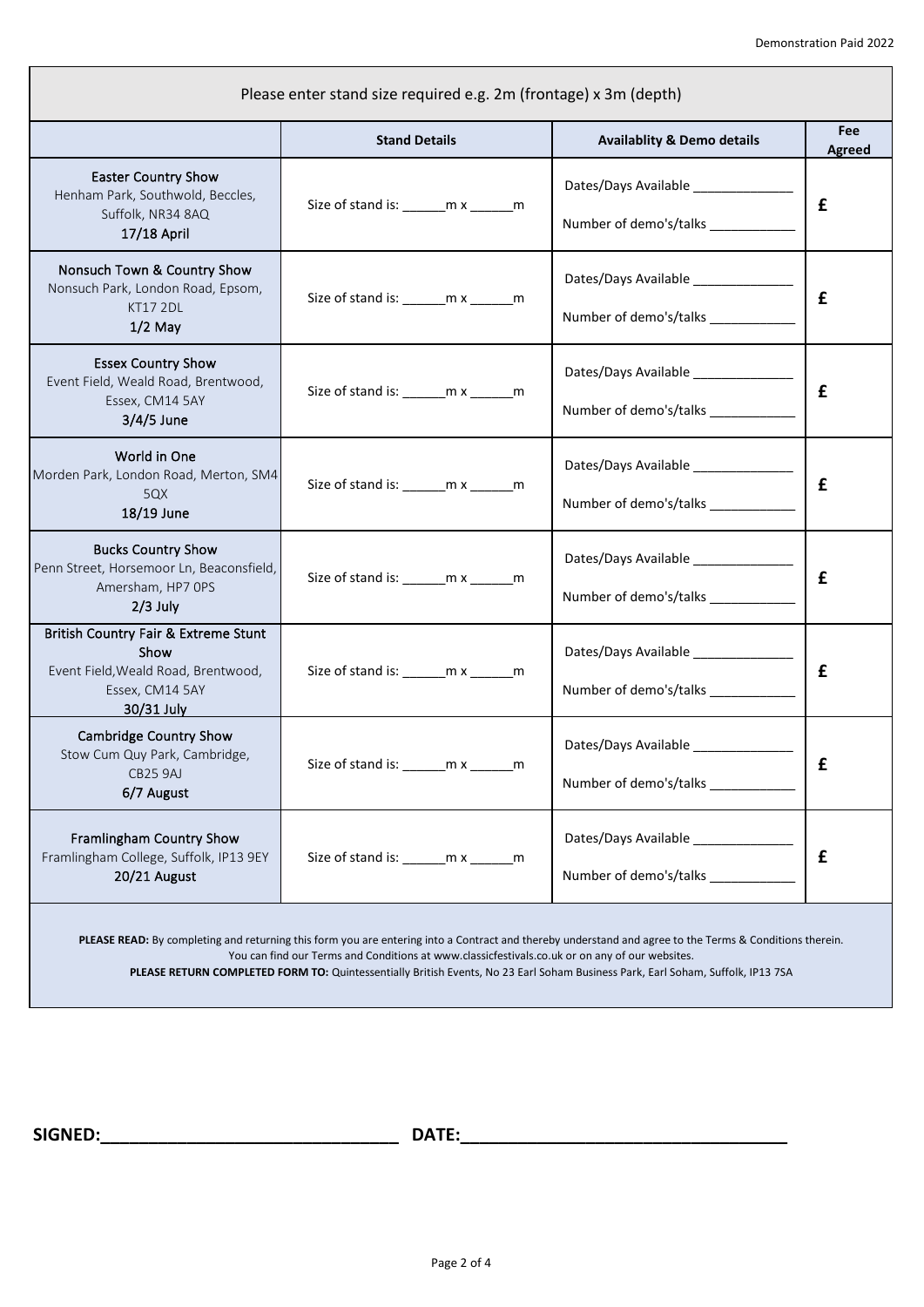| Please enter stand size required e.g. 2m (frontage) x 3m (depth)                                                                                                                                                                                                                                                                                                                             |                                           |                                                                        |               |  |  |
|----------------------------------------------------------------------------------------------------------------------------------------------------------------------------------------------------------------------------------------------------------------------------------------------------------------------------------------------------------------------------------------------|-------------------------------------------|------------------------------------------------------------------------|---------------|--|--|
|                                                                                                                                                                                                                                                                                                                                                                                              | <b>Stand Details</b>                      | <b>Availablity &amp; Demo details</b>                                  | Fee<br>Agreed |  |  |
| Kent Country Show<br>Quex Park, Park Ln, Birchington, Kent,<br>CT7 OBH<br>28/29 August                                                                                                                                                                                                                                                                                                       | Size of stand is: ________ m x _______ m  | Dates/Days Available _______________<br>Number of demo's/talks _______ | $\mathbf f$   |  |  |
| <b>Festive Fair</b><br>TBC<br><b>TBC</b>                                                                                                                                                                                                                                                                                                                                                     | Size of stand is: ________ m x ________ m | Dates/Days Available _______________<br>Number of demo's/talks _______ | £             |  |  |
| PLEASE READ: By completing and returning this form you are entering into a Contract and thereby understand and agree to the Terms & Conditions therein.<br>You can find our Terms and Conditions at www.classicfestivals.co.uk or on any of our websites.<br>PLEASE RETURN COMPLETED FORM TO: Quintessentially British Events, No 23 Earl Soham Business Park, Earl Soham, Suffolk, IP13 7SA |                                           |                                                                        |               |  |  |

**SIGNED:\_\_\_\_\_\_\_\_\_\_\_\_\_\_\_\_\_\_\_\_\_\_\_\_\_\_\_\_\_\_\_ DATE:\_\_\_\_\_\_\_\_\_\_\_\_\_\_\_\_\_\_\_\_\_\_\_\_\_\_\_\_\_\_\_\_\_\_**

#### **PLEASE ENSURE YOU HAVE SIGNED AND DATED PAGES 2 & 3 OF YOUR BOOKING FORM**